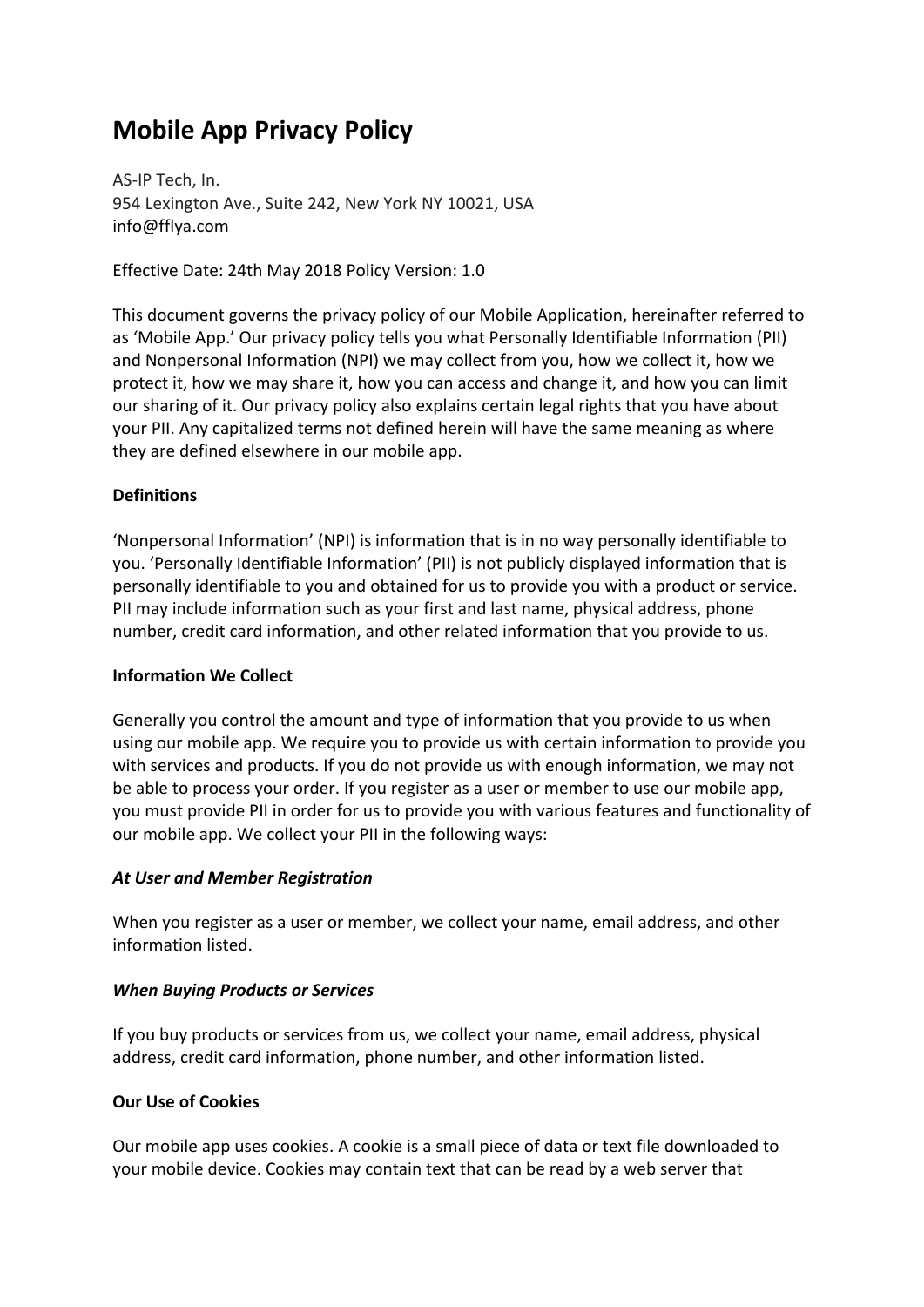delivered the cookie to you. The text contained in the cookie generally consists of a sequence of letters and numbers that uniquely recognizes your mobile device, but it may contain other information as well. By agreeing to accept our use of cookies you are giving us permission to place some or all the cookies described below on your device.

## *Necessary Cookies*

These cookies are necessary for proper functioning of the mobile app such as displaying content, logging in, validating your session, responding to your request for services, and other functions. Most web browsers can be set to disable the use of cookies. However, if you disable these cookies, you may not be able to access features on our mobile app correctly or at all. These cookies are always on.

## *Media Cookies*

These cookies can be used to improve a mobile apps performance and provide special features and content. They can be placed by third parties who provide services to us or by our company.

## *Performance or Functional Cookies*

These cookies collect information about the use of our mobile app such as pages visited, traffic sources, users' interests, content management, affiliate tracking, and other measurement analyses.

## *Advertising Cookies*

These cookies are usually placed and used by advertising companies to develop a profile of your browsing interests and serve advertisements on other mobile apps and websites that are related to your interests.

## *Session cookies*

These cookies allow mobile apps to link the actions of a user during a browser session. They may be used for a variety of purposes such as remembering what a user has put in their shopping cart. Session cookies also permit users to be recognized as they navigate a mobile app so that any item or page changes they make are remembered from page to page. Session cookies expire after a browser session, thus are not stored long term.

## **Persistent** cookies

These cookies are stored on a user's device in between browser sessions which allow the preferences or actions of the user to be remembered. Persistent cookies may be used for a variety of purposes including remembering users' choices and preferences when using a mobile app or to target advertising to them.

## We may also use cookies for: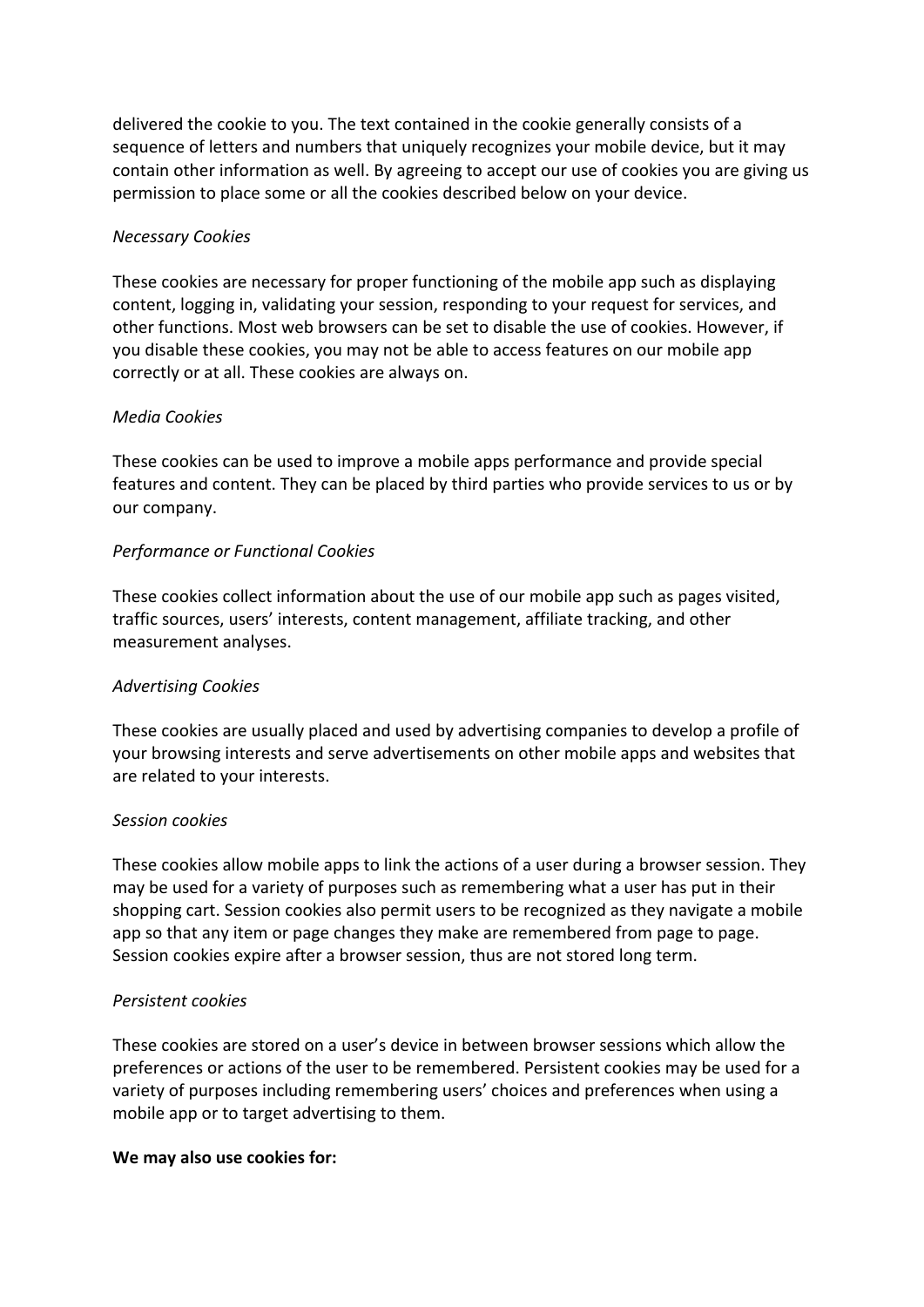- Identifying the areas of our mobile app that you have visited
- Personalizing content that you see on our mobile app
- Our mobile app analytics
- Remarketing our products or services to vou
- Remembering your preferences, settings, and login details
- Targeted advertising and serving ads relevant to your interests
- Affiliate marketing
- Allowing you to post comments
- Allowing you to connect with social networks

Most mobile browsers can be set to disable the use of cookies. However, if you disable cookies, you may not be able to access features in our mobile app correctly or at all. 

# **Automatic information**

We automatically receive information from your mobile device. This information includes the IP address that you use to access the Internet, your Internet service provider's name, browser type, type of mobile device, and operating system. We use all this information to analyze trends among our users to help improve our mobile app. 

# *Premium features*

Our mobile app may offer premium features for the use of which you must pay. If we were to charge you for the use of these premium features, we would need to collect payment source information (such as a credit card) to bill you for using such premium features. 

# **How Your Information Is Used**

We use the information we receive from you to:

- Provide our products and services
- Personalize and customize content
- Make improvements to our mobile app
- Contact you with updates to our mobile app
- Resolve problems and disputes
- Contact you with marketing and advertising that we believe may be of interest to you.

# **Sharing information with affiliates and other third parties**

We do not sell or rent your PII to third parties for marketing purposes. However, we may use your nonpersonal information for data aggregation purposes, which might be sold to other parties at our discretion. Any such data aggregation would not contain any of your PII. We may provide your PII to affiliates and third parties that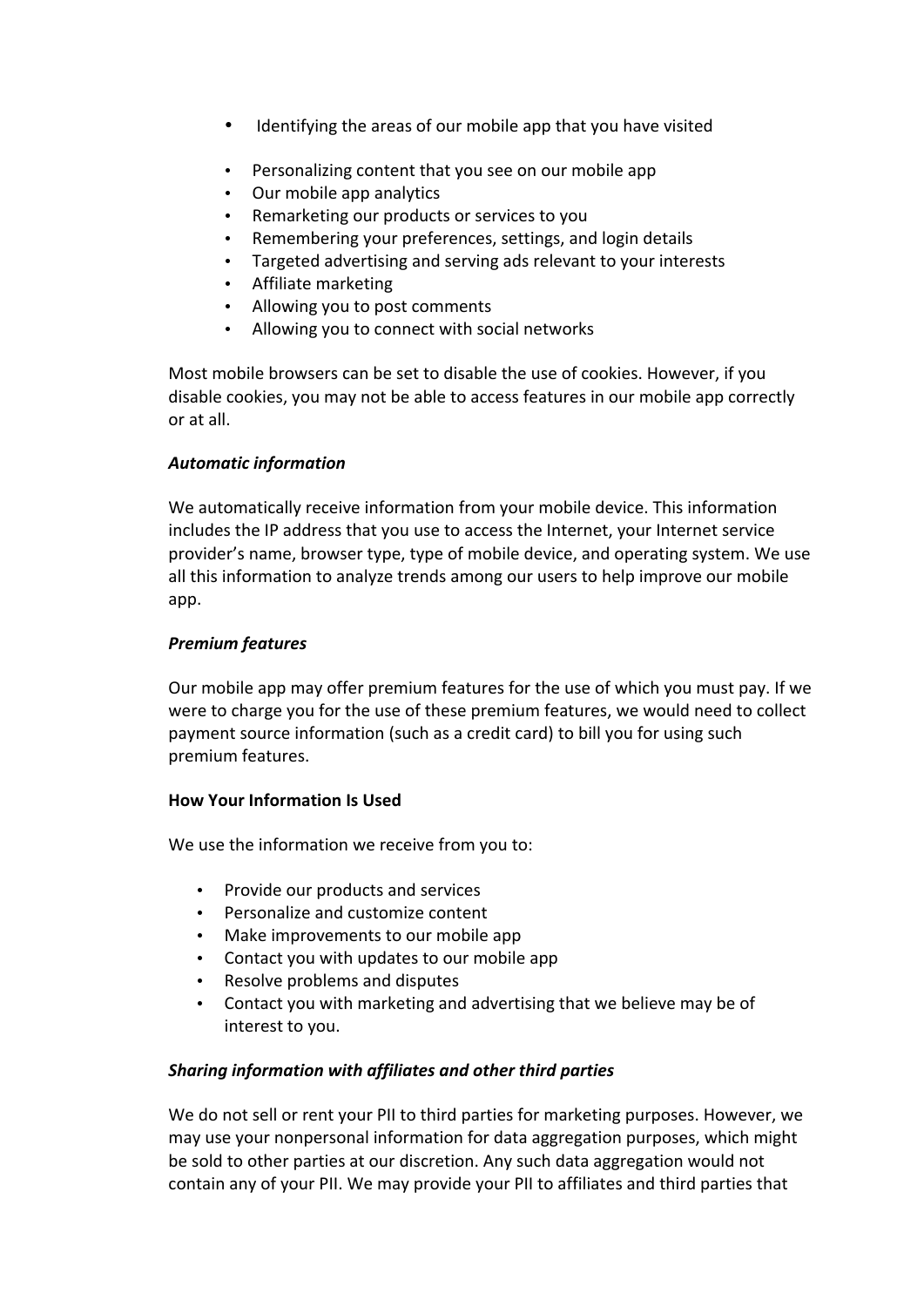provide services related to our mobile app such as payment processors, content and software providers, promotional service providers, shipping companies, and other service providers. We also share your information with third parties by using an Application Program Interface "API." Such third parties may include but are not limited to Facebook.com, Twitter.com, YouTube.com, and Google.com. This sharing of information helps us provide you with a better experience when using our mobile app and services. It also provides us with useful information such as visitor traffic.

## *Community discussion boards*

Our mobile app may offer the capability for users to communicate with each other through online community discussion boards. We do not filter or monitor what is posted on such discussion boards. If you choose to post on these discussion boards, you should use care when exposing any Personally Identifiable Information (PII) as such information is not protected by our privacy policy nor are we liable should you choose to disclose your PII through such postings.

## Legally required releases of information

We may be legally required to disclose your PII if such disclosure is (a) required by subpoena, law, or other legal process; (b) necessary to assist law enforcement officials or government enforcement agencies; (c) necessary to investigate violations of or otherwise enforce our legal terms; (d) necessary to protect us from legal action or claims from third parties, including you and/or other members; (e) necessary to protect the legal rights, personal/real property, or personal safety of our company, users, employees, and affiliates.

## **Disclosures to successors**

If our business is sold or merges in whole or in part with another business that would become responsible for providing the mobile app to you, we retain the right to transfer your PII to the new business. The new business would retain the right to use your PII according to the terms of this privacy policy as well as to any changes to this privacy policy as instituted by the new business.

# **Protecting the Privacy Rights of Third Parties**

If any postings you make to our Mobile App contain information about third parties, you need to make sure that you have permission to include them in your posting. While we are not legally liable for the actions of our users, we will remove any postings about which we are notified that such postings violate the privacy rights of others.

## **Retaining and Destroying Your Personal Information**

We retain information we collect from you (including PII) for only as long as we need such information for legal, business, or tax purposes. Your information may be retained in electronic form, paper form, or a combination of both. When your information is no longer needed, we will destroy, delete, or erase it.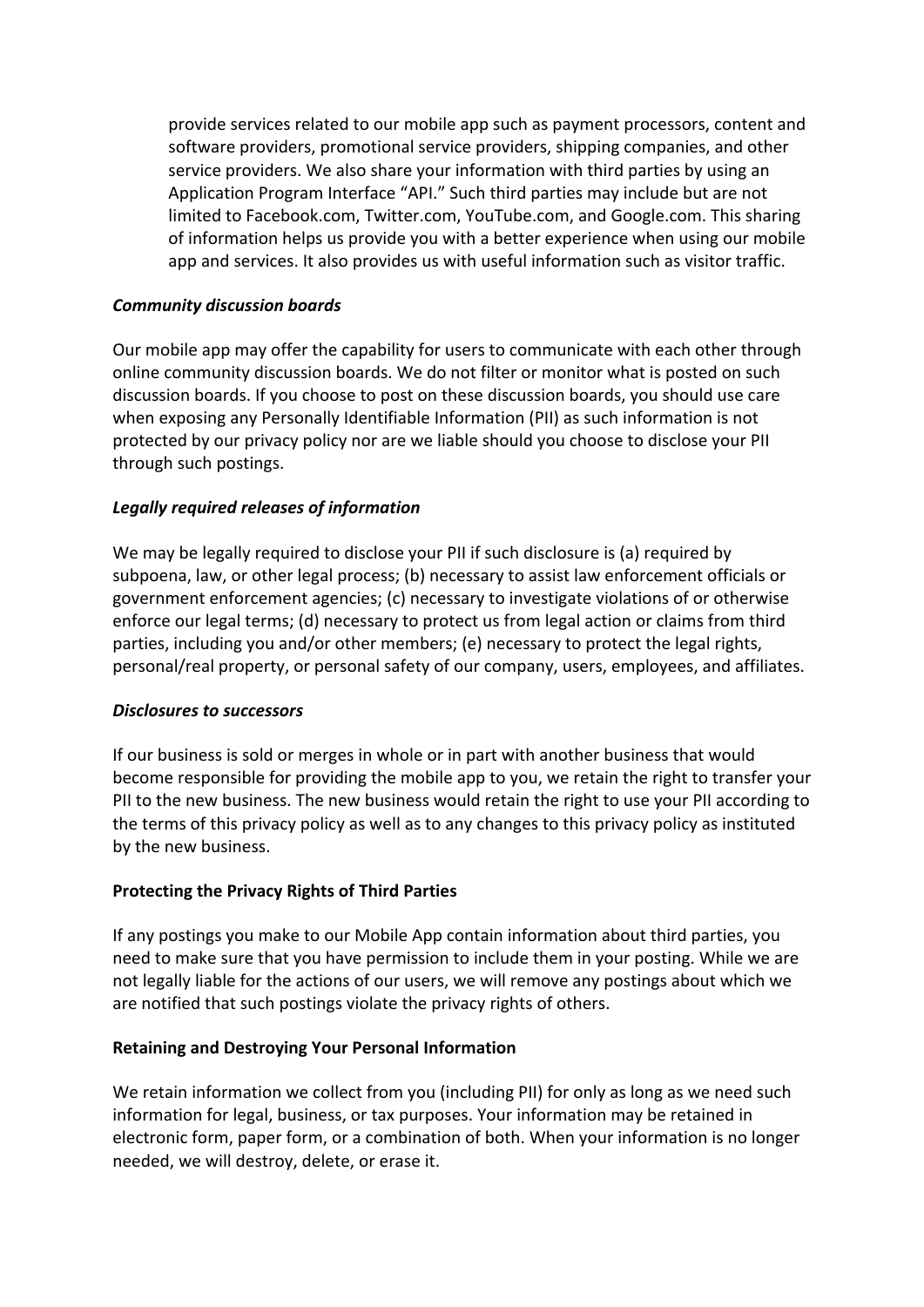# **Updating, Requesting, and Deletion of Your Personal Information (PII)**

You can update your PII using services found in our mobile app. If no such services exist, you can contact us using the contact information found at the top of this policy and we will help you. You have the right to request and access the type of PII we have collected from you that is stored in electronic or paper format by our company. You also have the right to request that we delete any PII which we have about you. If you want access to your PII, are requesting to know what PII we have collected about you, or are requesting that we delete your PII, send us an email with your request to: info@asiq.com or contact us using our contact information at the top of this policy and we will help you. However, we may keep your PII as needed to enforce our agreements and to comply with any legal obligations.

# **Revoking Your Consent and Opting Out of Sharing Your Information**

You have the right to revoke your consent for us to use your personal information at any time. You can always opt out of future unaffiliated third-party disclosures of your information. Such opt-out will not affect disclosures otherwise permitted by law including but not limited to: (i) disclosures to affiliates, (ii) disclosures to third-party service providers who provide certain services for our business, such as credit card processing, computer system services, shipping, data management, or promotional services, (iii) disclosures to third parties as necessary to fulfill your requests, (iv) disclosures to governmental agencies, law enforcement departments, or otherwise required to be made under applicable law,  $(v)$ previously completed disclosures to third parties, or (vi) disclosures to third parties in connection with subsequent contests or promotions that you may choose to enter, or thirdparty offers which you may choose to accept. If you want to opt out of unaffiliated thirdparty disclosures or revoke your consent for us to use your personal information, send us an email with your request to: info@fflya.com

# **Do Not Track Settings**

Some web browsers have settings that enable you to request that our mobile app does not track your movement within our mobile app. Our mobile app does not obey such settings when transmitted to and detected by our mobile app. You can turn off tracking features and other security settings in your browser by referring to your browser's user manual.

# **Links to Other Websites**

Our mobile app may contain links to other websites. These websites are not under our control and are not subject to our privacy policy. These websites will likely have their own privacy policies. We have no responsibility for these websites and provide links to these websites solely for your convenience. You acknowledge that your use of and access to these websites are solely at your risk. It is your responsibility to check the privacy policies of these websites to see how they treat your personal information.

# **Protecting Children's Privacy**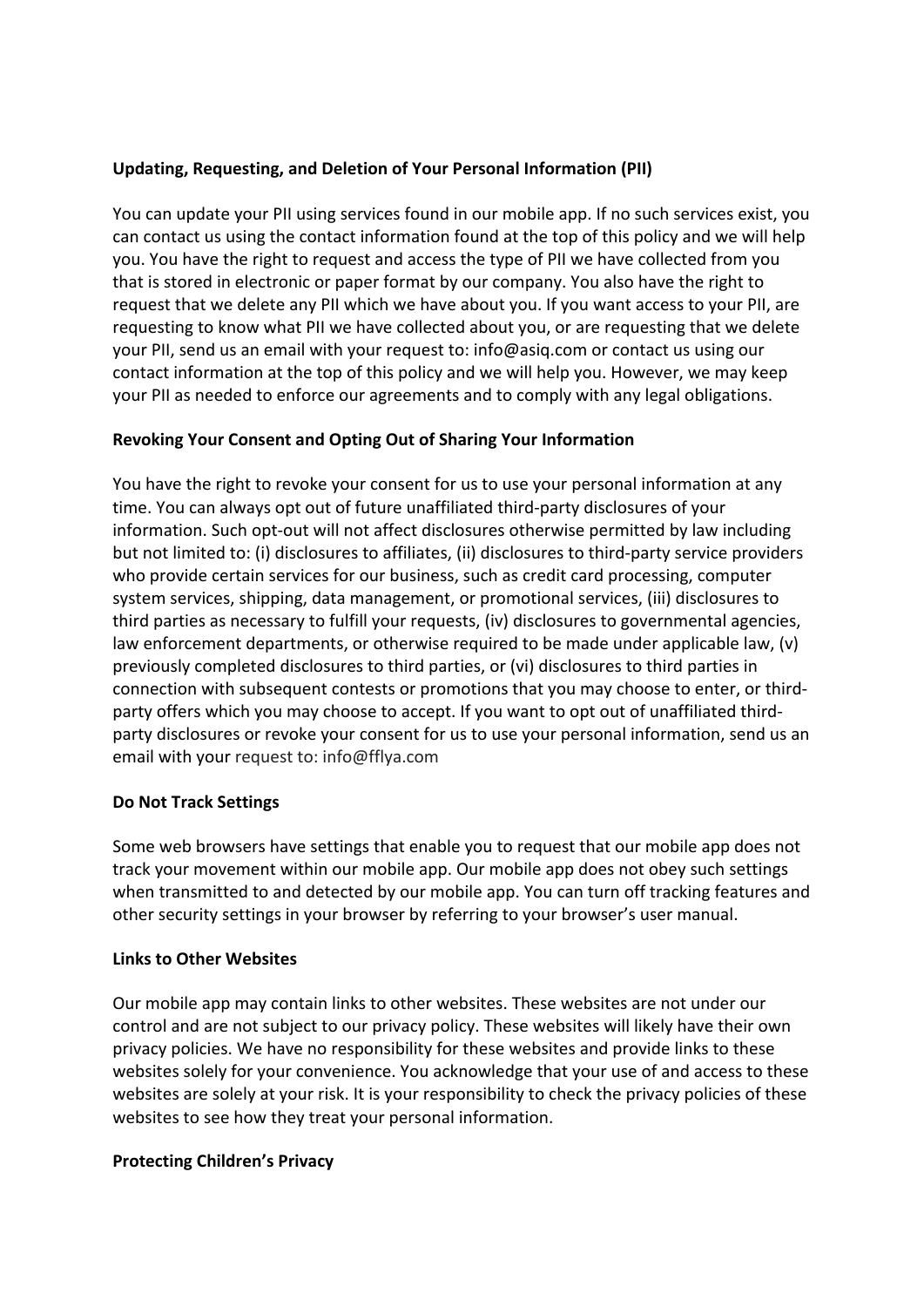Even though our mobile app is not designed for use by anyone under the age of 13 (child), we realize that a child may attempt to access our mobile app. We do not knowingly collect PII from a child under the age of 13. If you are a parent or guardian and believe that your child is using our mobile app, please contact us. We may ask for proof of identification before we remove any information to prevent malicious removal of account information. If we discover on our own that a child under the age of 13 is accessing our mobile app, we will delete the information. You acknowledge that we do not verify the age of our users nor have any liability to do so.

# **Our Email Policy**

You can always opt out of receiving further email correspondence from us or our affiliates. We will not sell or rent your email address to any unaffiliated third party without your permission except in the sale or transfer of our business.

# **Our Security Policy**

We have taken steps to build our mobile app using industry-standard encryption and authentication tools to protect the security of your PII. When we collect your PII through our mobile app, we will encrypt your PII before it travels over the Internet using industrystandard technology for conducting secure online transactions. Unfortunately we cannot guarantee against the loss or misuse of your PII or secure data transmission over the Internet because of its nature.

# **International Data Transfers**

Information that we collect may be stored and processed in and transferred between any of the countries in which we operate in order to enable us to use the information in accordance with this policy. Personal information that you publish in our mobile app or submit for publication in our mobile app may be available via the Internet around the world. We cannot prevent the (mis)use of such information by others. You hereby agree to the transfers of personal information described in this section.

# **Changes to Our Privacy Policy**

We reserve the right to change this privacy policy at any time. If our company decides to change this privacy policy, we will post those changes in our mobile app so our users and customers are always aware of what information we collect, use, and disclose. If at any time we decide to disclose or use your PII in a method different from that specified at the time it was collected, we will provide advance notice by email (sent to the email address on file in your account). Otherwise we will use and disclose our users' and customers' PII in agreement with the privacy policy that was in effect when their information was collected. In all cases, your continued use of our mobile app, services, and products after any change to this privacy policy will constitute your acceptance of such change.

# **Questions About Our Privacy Policy**